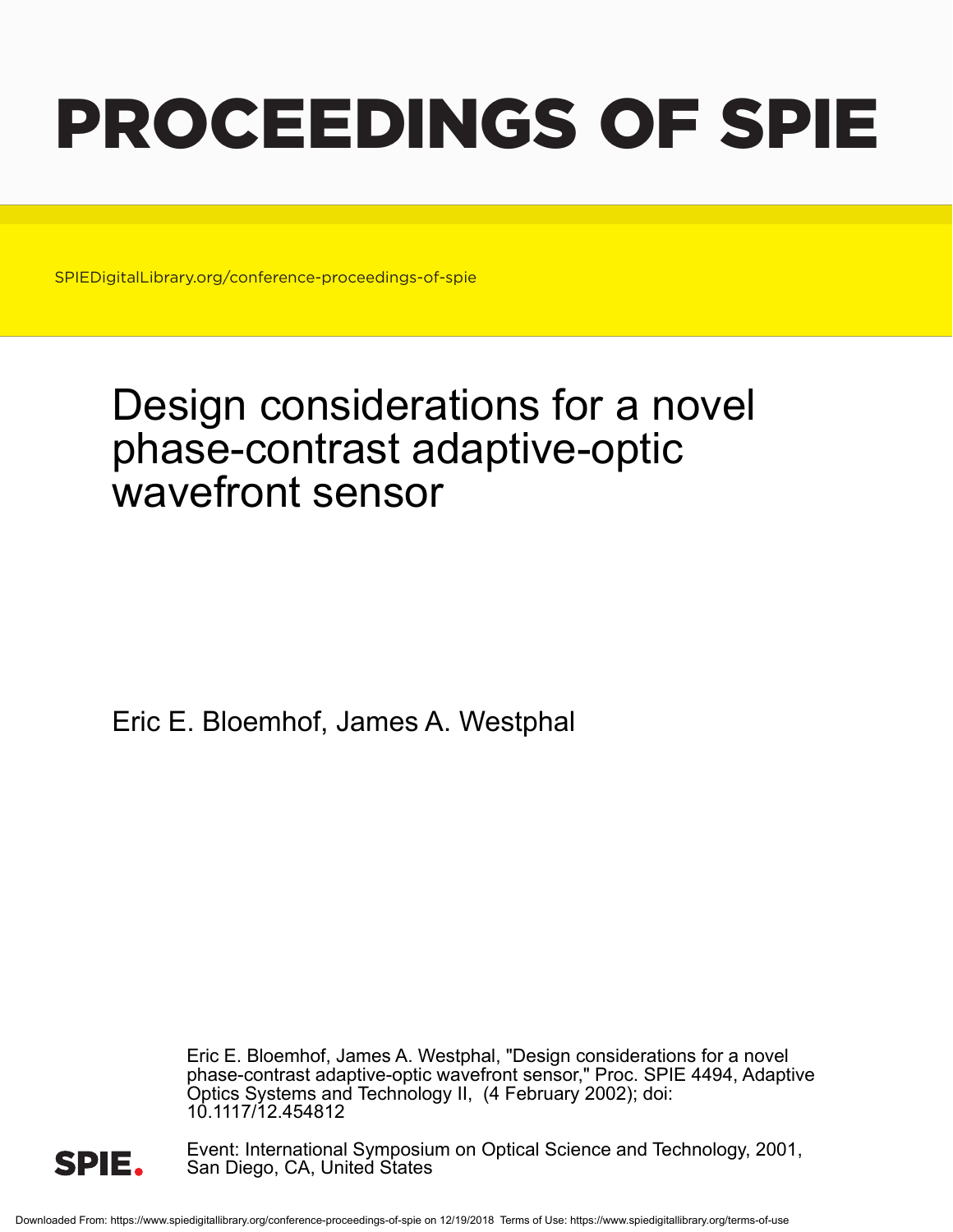### Design Considerations for a Novel Phase-Contrast Adaptive-Optic Wavefront Sensor

E. E. Bloemhof<sup>a</sup> and J. A. Westphal<sup>b</sup>

<sup>a</sup>Palomar Observatory, California Institute of Technology, Pasadena, CA 91125 USA <sup>b</sup>Department of Planetary Science, California Institute of Technology, Pasadena, CA 91125 USA

#### ABSTRACT

The wavefront sensor (WFS) is perhaps the most critical adaptive-optic subsystem, particularly for astronomical applications with natural guide stars, where current WFS sensitivity limitations seriously restrict sky coverage. In this paper, we discuss the possibility of a WFS based on a phase-contrast principle of the sort employed by Zernike for microscopy. Such a WFS would be implemented by inserting a focal-plane filter with a  $\pi/2$  phase-shifting central spot having a transverse size of the order of the diffraction limit. The result would be an image of the pupil in which intensity is directly proportional to the seeing- and aberration-induced phase variations over the pupil. In comparison, the signals produced by the two most common current WFS schemes, Shack-Hartmann and curvature sensing, are proportional to the phase slope and to the second derivative, respectively. The phase-contrast approach might derive some advantages stemming from its more natural match to the control eigenvectors of the electrostrictive deformable mirrors that are expected to predominate in high-order adaptive optics systems, in the same way that curvature sensors are currently well matched to bimorph mirrors. It may thus yield substantial performance improvements with simpler hardware and lighter computational loads. We examine this and other possible advantages of the phase-contrast WFS, and investigate some of the practical design issues involved in its implementation.

Keywords: adaptive optics, wavefront sensor

#### 1. INTRODUCTION

As adaptive optics systems have been developed for practical astronomical use, two distinct technological approaches have been dominant<sup>1</sup>. These two approaches are most naturally distinguished by their choice of wavefront sensor (WFS). The Shack-Hartmann WFS reimages roughly  $r_0$ -sized subapertures of the telescope pupil onto elements of a lenslet array that focus the light from each subaperture onto a fast, low-noise CCD  $(r_0)$  is the transverse coherence scale of atmospheric turbulence). Each focussed spot is directed onto the vertex of four contiguous pixels that act as a quad cell, so motions of the spots measure the aggregate two-dimensional gradient of phase in the various subapertures of the pupil. This approach is currently fashionable for high-order adaptive optics systems with large numbers of deformable-mirror actuators.

A competing technology is based on the "curvature" WFS, in which two significantly out-of-focus images, one on each side of focus, are used to derive the Laplacian (or curvature) of the phase across the pupil. Though curvature systems built to date have happened to employ relatively fewer actuators, it is not clear that the technique cannot perform well in high-order systems, and there are indications that curvature systems achieve better correction per deformable-mirror actuator2.

The other key hardware component of an adaptive optics system is the deformable mirror (DM), and a number of competing technologies exist here as well. It is somewhat traditional to couple a Shack-Hartmann WFS to a pistontype DM that may operate with piezo-electric stacks or with conceptually-similar electrostrictive material such as PMN. Curvature-WFS adaptive optics systems have traditionally been coupled to deformable mirrors consisting of multiple segments of bi-metallization that respond to an applied voltage by producing a surface figure of proportional curvature. Detailed engineering issues related to how the WFS and DM are aligned produce some well-known effects such as waffle mode, where a checkerboard response mode of the DM is not sensed by the geometry of the WFS, cannot be controlled by the adaptive optics system, and so gradually builds up on the DM to produce a characteristic pattern of four spurious spots in the corrected point-spread function. Beyond geometrical layout, the matching of

Further author information: (Send correspondence to E.E.B.)

E.E.B.: E-mail: eeb@astro.caltech.edu

Adaptive Optics Systems and Technology II, Robert K. Tyson, Domenico Bonaccini, Michael C. Roggemann, Editors, Proceedings of SPIE Vol. 4494 (2002) © 2002 SPIE · 0277-786X/02/\$15.00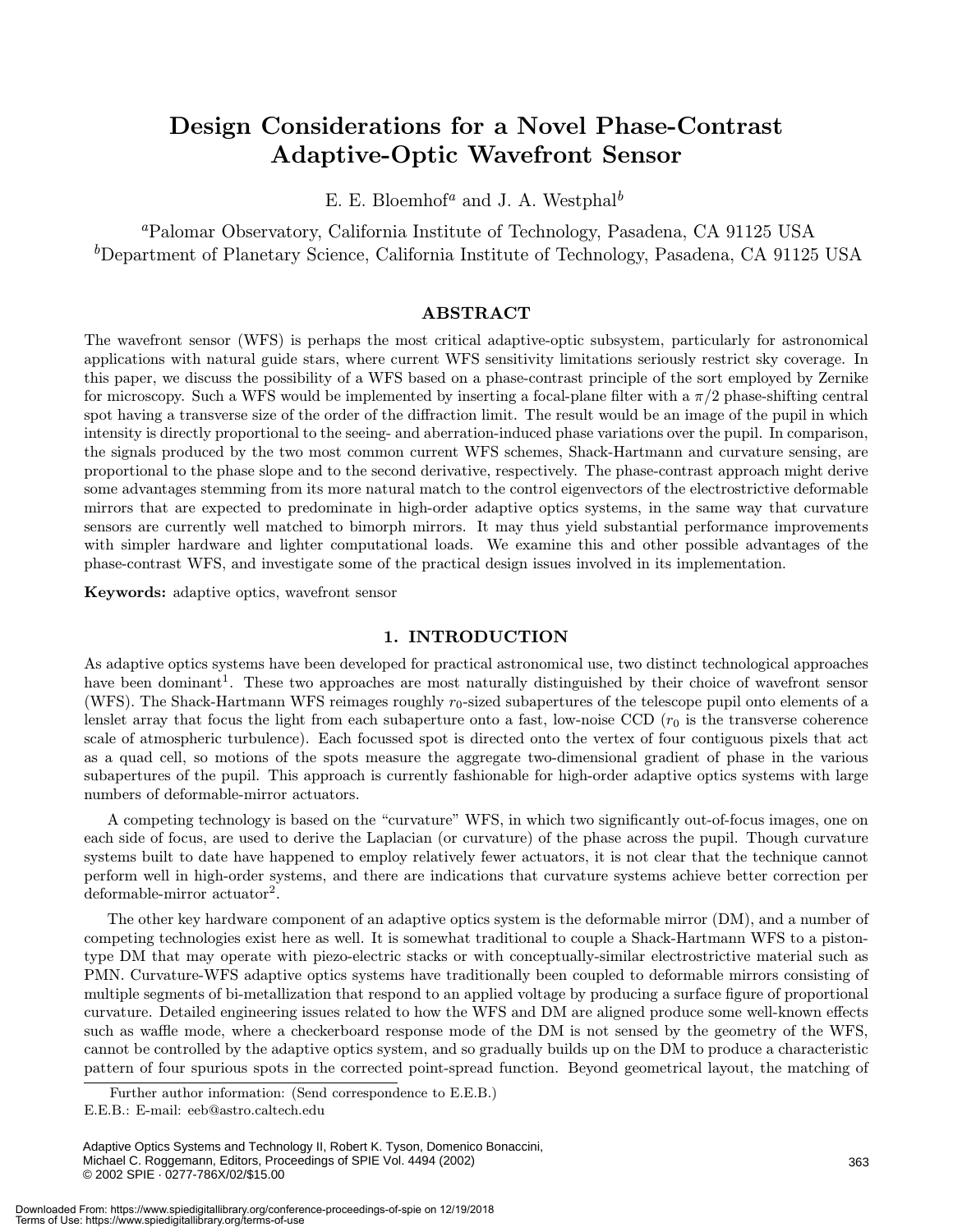response mechanisms of WFS and DM might be significant: the natural match between second-derivative wavefront sensing and the second-derivative response of the bimorph mirror in curvature adaptive optics systems is thought to explain the rather good demonstrated performance of such systems, on a per-actuator basis, at least in relatively low-order applications.

In this paper, we briefly review several classes of WFS from a fairly general viewpoint, and consider in particular the class of WFS that involves observations of a re-imaged pupil after a filter has been inserted in an intermediate focal plane. This study motivates us to consider a non-standard type of WFS that produces a signal directly proportional to the pupil-plane phase of the wavefront from an unresolved guide star, rather than the first or second derivative of phase as is now common. The approach is essentially a revisiting of the "phase-contrast" technique applied to microscopy by Zernike in the  $1930's<sup>3</sup>$ . In addition to some other advantages, we speculate that a directphase WFS might couple well to the piston-type DMs in increasingly common use, which themselves produce phase shifts proportional to applied command voltage. We discuss the focal-plane filter required to achieve phase-contrast operation, and we discuss some practical issues of component manufacture, spectral response, system design, and implementation, proposing minor modifications to an existing Shack-Hartmann adaptive optics system that will allow it to realize a phase-contrast mode.

#### 2. THE CURVATURE WAVEFRONT SENSOR: MEASURING THE SECOND DERIVATIVE OF PUPIL PHASE

The focal-plane image formed by a telescope may be related through a diffraction integral to the general intensity and phase distribution over the pupil of a wavefront incident from a distant unresolved source, which in turn may conveniently be expressed as a two-dimensional Fourier transform:

$$
Image(x, y) = |F \cdot T \cdot \{A(\xi, \eta) e^{i\Phi(\xi, \eta)}\}|^2 \tag{1}
$$

Here  $A(\xi,\eta)$  in pupil coordinates  $(\xi,\eta)$  is an aperture function representing blockage due to secondary mirror and spiders, while  $\Phi(\xi,\eta)$  describes phase aberrations over the aperture. If attenuation of the wavefront is neglected, A and  $\Phi$  are both real functions. It is apparent from equation (1) that specifying pupil-plane amplitude A and phase Φ will uniquely specify the focal-plane Image, but the equation cannot directly be inverted to derive amplitude and phase from an observed image: the squared modulus complicates extraction of phase information. This intractibility can be overcome by curvature wavefront sensing (Figure 1), in which two out-of-focus images are analyzed.



Figure 1. Schematic of the curvature wavefront sensor. O.O.F. denotes (far) out-of-focus images. Heuristically, excess curvature of the pupil wavefront causes patches of the wavefront to focus above or below the nominal focus, so these out-of-focus images contain information on the second derivative of pupil phase.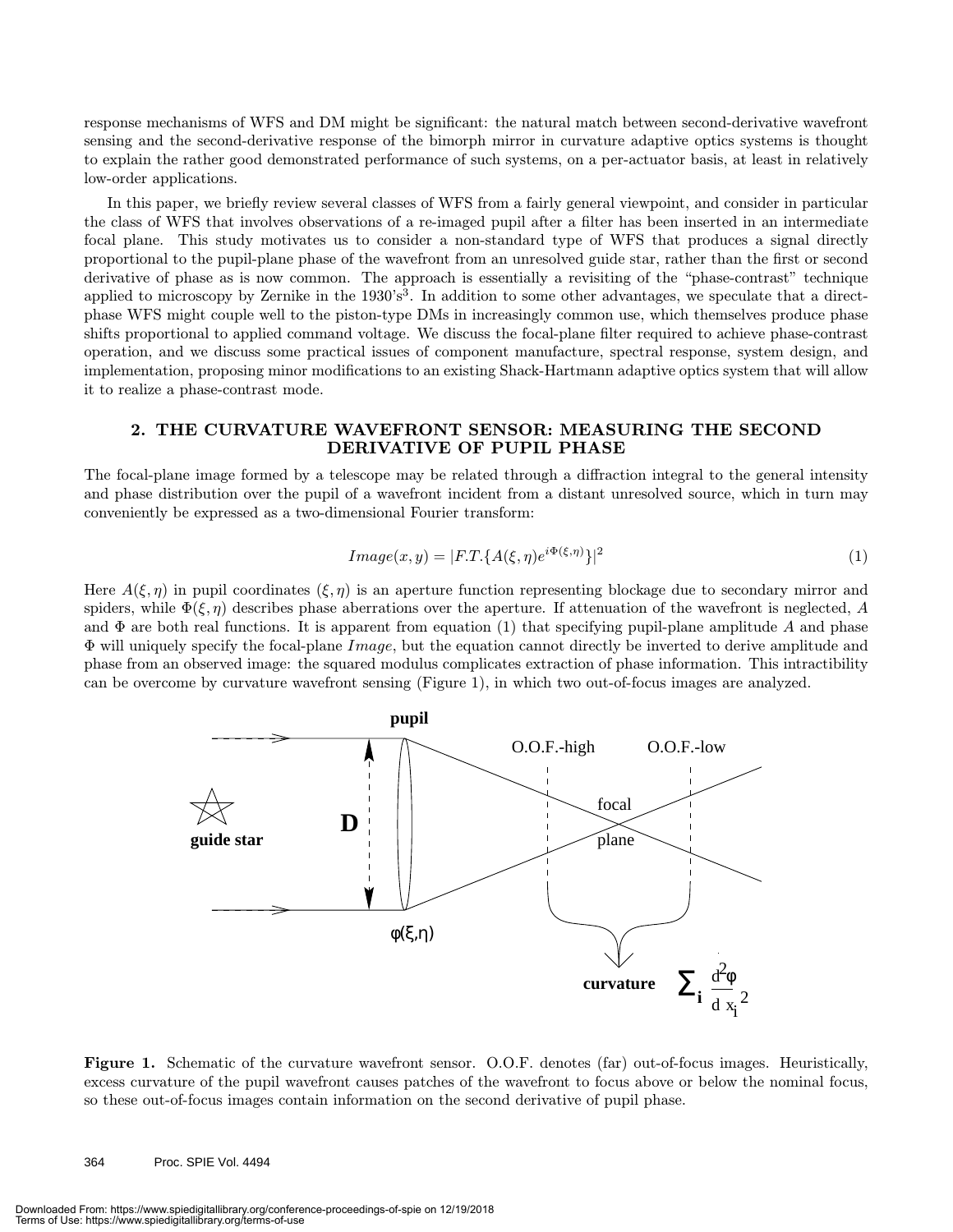Beckers<sup>4</sup> gives a non-mathematical, heuristic explanation of how local curvature of a wavefront causes light from that region of the pupil to come to a focus above or below the nominal focus. A complete mathematical formulation for processing out-of-focus image pairs to obtain the second derivative (curvature) of pupil-plane phase, including edge effects, was presented by Roddier<sup>5</sup>. A related technique is phase diversity<sup>6</sup>, in which the intractibility of inverting equation (1) with only focal-plane images is overcome by obtaining phase information from one auxiliary image obtained at a small misfocus. Curvature sensing generally involves images with a symmetric and much larger amount of defocus.

#### 3. THE SHACK-HARTMANN WAVEFRONT SENSOR: MEASURING THE FIRST DERIVATIVE OF PUPIL PHASE ON BOTH AXES

The Shack-Hartmann wavefront sensor, shown schematically in Figure 2, is commonly used in many modern highorder adaptive optics systems. The pupil is reimaged onto an array of lenslets, each corresponding to a subaperture size on the telescope aperture comparable to the transverse atmospheric coherence parameter,  $r_0$ . The position of the focussed spot from each lenslet is then sensed by four contiguous pixels, configured as a quadrant detector, on a fast, low-noise CCD. More sophisticated multi-stage quadrant-detection schemes are possible, using more than four pixels. The displacement of each spot along the two orthogonal coordinate axes is a measure of the gradient, or first derivative, of the pupil-plane phase over the relevant subaperture.



Figure 2. Schematic of the Shack-Hartmann wavefront sensor. Each lenslets in the lenslet array focuses the light falling on individual subapertures onto the vertex of four contiguous pixels of a fast, low-noise CCD. The four pixels act as a quad cell to sense two-dimensional spot motions that correspond to two-dimensional tips and tilts (gradients) in the subaperture phase.

#### 4. THE KNIFE-EDGE TEST: A WAVEFRONT SENSOR THAT MEASURES THE FIRST DERIVATIVE OF PUPILPHASE ON JUST ONE AXIS

The classic knife-edge (Foucault) test of optics may be used as a quantitative wavefront sensor, although it has the immediate drawback of blocking a substantial portion (nominally half) of the light from the guide star (see the schematic in Figure 3). The knife-edge is inserted in the focal plane, and when the pupil is then re-imaged it shows structure indicative of the phase variations induced by the atmosphere and by static aberrations. (When used as an optical test, aberrations due to imperfections in optical elements or alignment are sensed).

The knife-edge is a focal-plane filter, and may be treated using the machinery of Fourier optics: there is a Fouriertransform relation between the pupil plane and the intervening focal plane, and a similar relation between that focal plane and a subsequent reimaged pupil plane. The effect of inserting the focal-plane filter is to produce light and dark regions in the re-imaged pupil whose intensity is proportional to the first derivative (gradient) of pupil phase with respect to the direction perpendicular to the knife edge.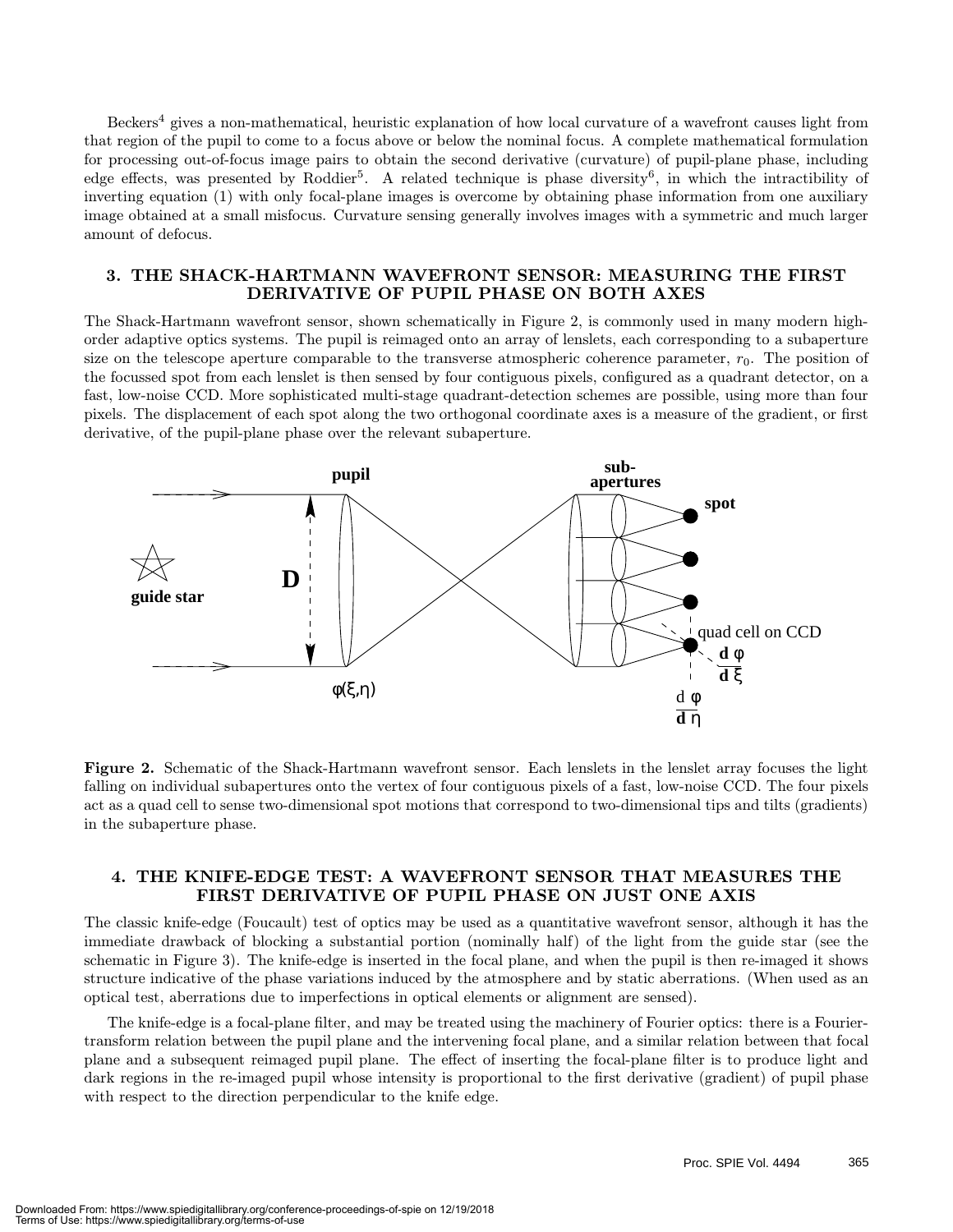

Figure 3. Schematic of the knife-edge (Foucault) test as a focal-plane filter. An opaque screen is inserted into an intermediate focal plane until it obscures roughly half the beam. The reimaged pupil then exhibits light and dark regions whose intensity corresponds to the gradient (first derivative) of the phase with respect to the direction perpendicular to the edge of the opaque screen.

#### 5. AN EXTENSION TO A WFS MEASURING THE ZEROTH DERIVATIVE OF PUPIL PHASE

General considerations of wavefront sensors of different classes, which give response proportional to different derivatives of pupil-plane phase, naturally lead to speculation about what form of wavefront sensor would best couple to the deformable mirrors used in adaptive optics systems. Extremely good performance with a small number of deformable-mirror actuators is achieved by "curvature" wavefront sensors (§2), which measure the second derivative of the wavefront, in combination with bimorph deformable mirrors, which produce surface curvature in response to command voltages. The fact that sense and response are both in terms of the curvature of the wavefront leads to a highly diagonal reconstruction matrix; it may be that this natural match results in a substantial performance boost over systems that command linear phase shifts in response to measured phase slopes (as with a Shack-Hartmann wavefront sensor).

The analogous WFS well-coupled to piston-type deformable mirrors is clearly one that measures pupil phase directly, rather than phase slope or curvature. The problem of directly sensing the phase of a wavefront was solved long ago by Zernike in the context of microscopy. His technique involved inserting a phase-contrast filter in an intermediate focal plane, as is done with the knife-edge filter of §4; the phase-contrast filter is a transmitting spot of optical thickness  $\pi/2$  and transverse scale of roughly the diffraction-limited spot size (Figure 4). For small phase excursions, the intensity observed in a given region of a subsequent re-imaged pupil is directly proportional to the phase of the wavefront in that part of the pupil.

#### 6. PRACTICAL CONSIDERATIONS

#### 6.1. Advantages of the Phase-Contrast WFS

In the Shack-Hartmann WFS, measuring the gradient of the wavefront over a given subaperture of the telescope pupil requires dividing the light among four pixels of the WFS CCD, reducing the individual signals and incurring four read-noise contributions. By comparison, in the phase-contrast WFS, light from a given subaperture is concentrated onto a single pixel, reducing in principle the relevant readout noise when the signal is sampled. The situation is probably even worse in the Shack-Hartmann case, as the signal to be measured is not really the four pixel intensities, but two differences of pairwise sums of pixel intensities that give the two-axis centroid motion. This differencing of comparable numbers makes the fractional read noise more significant.

Possibly the most fundamental potential advantage of the phase-contrast WFS over the Shack-Hartmann is the natural match to piston-actuator DMs (whose position is proportional to command voltage) discussed in the previous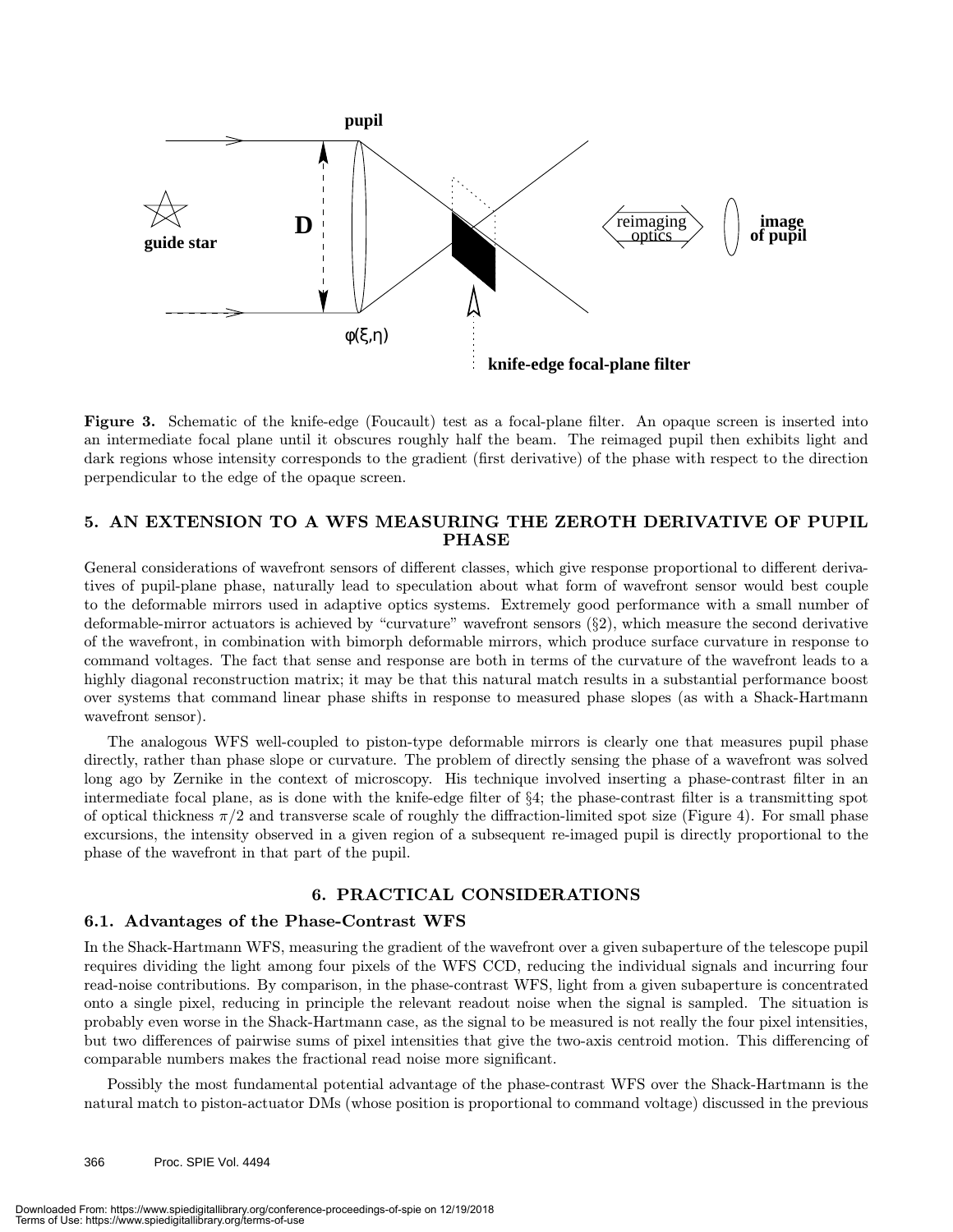

Figure 4. Schematic of the phase-contrast wavefront sensor. A focal-plane filter is inserted into the intermediate focal plane, as with the knife-edge WFS, but the filter in this case is transmitting, so no light is lost. The filter has an additional optical thickness of  $\pi/2$ , and has a transverse size roughly matching the diffraction-limited spot size. In the reimaged pupil, subaperture spots have intensity directly proportional to the pupil phase in that subaperture, and may thus be measured by a single CCD pixel (see text).

section. If this efficient coupling results in a more efficient adaptive optics system, the benefits will include better correction for a given guide-star brightness, and operation to a fainter guide-star magnitude limit, easing somewhat the main limitation of current natural guide-star systems. The net effectiveness of the phase-contrast mode needs to be investigated through detailed modelling and verified by experiment.

#### 6.2. Fabrication of the Phase-Contrast Filter

A phase-contrast filter could be operated either in transmission, by depositing the  $\pi/2$  phase shifting spot on a transparent substrate, or in reflection, by depositing it on a flat mirror. If used in reflection, half the phase thickness is required, as the spot is traversed twice. The spot would need to of transverse dimension corresponding roughly to the diffraction-limited scale of the telescope point-spread function ( $\sim \lambda/D$ ). At visible wavelengths at the f/16 Cassegrain focus of the Palomar 200-inch telescope, this scale is roughly

$$
\lambda/D \times [(f/\#)D] = \lambda \times (f/\#) \sim (0.5 \ \mu m)(16) = 8 \ \mu m \tag{2}
$$

which is a microfabrication scale easily achieved with modern ultraviolet photolithography, typically governed by sub-micron line rules.

Spot thickness  $\Delta x$  is chosen to give an extra phase of  $\pi/2$  or an extra pathlength of one quarter wavelength over the same path through air. Hence, if  $n \sim 1.5$  is a typical index of refraction of the deposited spot material at visible wavelengths, one requires  $(n-1)\Delta x = \lambda/4$ , from which  $\Delta x \sim \lambda/2 \sim 0.25 \mu m \sim 2500$  Å, a substantial but not unwieldy layer thickness for thermal evaporation. Half of this thickness would be used in the reflection-mode focal-plane filter to be discussed for direct insertion into an existing Shack-Hartmann adaptive optics system (§6.3).

A concern with the phase-contrast wavefront sensor is the chromatic nature of the focal-plane spot, which would possibly require restricting the passband of guide-star light in the case of a natural guide star. (Laser guide stars are essentially monochromatic, and present no problem here). The  $\pi/2$  phase-shifting focal-plane spot can be fabricated from two or more materials having opposite slopes of refractive index with wavelength, to give a net phase-shift through the stack that is approximately independent of wavelength, in analogy with an achromatic doublet lens.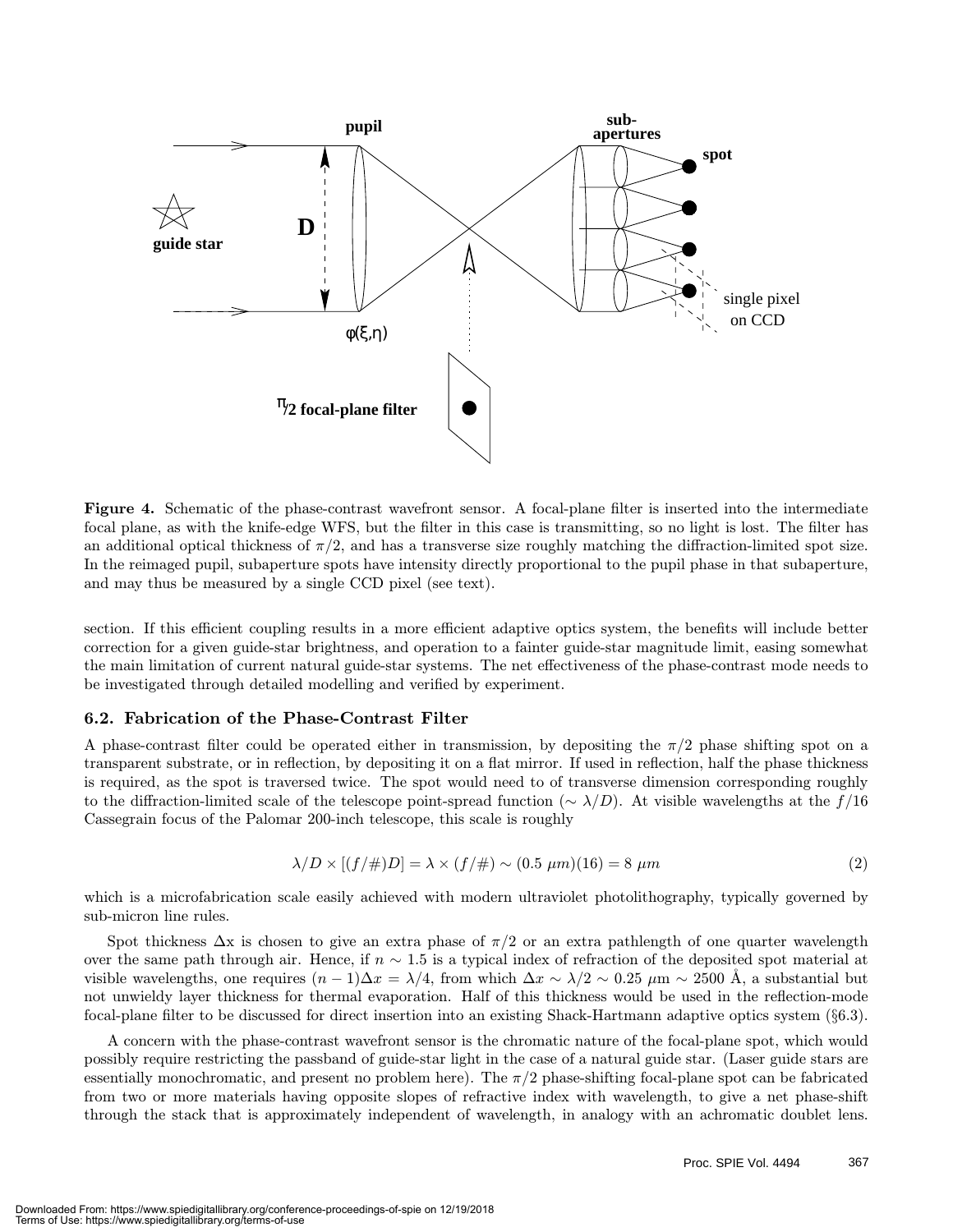But the diameter of the spot is also defined for a given wavelength as  $\sim \lambda/D$ . The overall sensitivity of system performance on the match of spot size to  $\lambda/D$  is a matter for further modelling and experiment. If chromatic effects are important here, it should be noted that restricting the WFS passband has less impact than it would first appear, as the wavefront sensor CCD has a strongly peaked responsivity anyway; so relatively little may be lost by defining a narrower passband centered on the wavelength of that peak.

#### 6.3. Optical Configuration in a Modified Shack-Hartmann Adaptive Optics System

It appears possible to implement a practical phase-contrast wavefront sensor by slightly modifying an existing adaptive optics system based on a Shack-Hartmann WFS. Such a system is PALAO, the Palomar Adaptive Optics Sytem<sup>7−9</sup>, for which an optomechanical layout is shown in Figure 5.



Figure 5. Optomechanical layout of PALAO, the Palomar adaptive optics system, which uses a Shack-Hartmann wavefront sensor. The field stop (FS) affords a convenient accessible focal plane in which the phase-contrast filter may be inserted; adaptation of the WFS CCD to phase-contrast operation is discussed in the text.

The beam enters the optics shown via fold mirror FM1. Visible light to the wavefront sensor is split off by the dichroic, SSM1, and directed onto the field stop (FS), which lies in a focal plane. The field stop consists of a small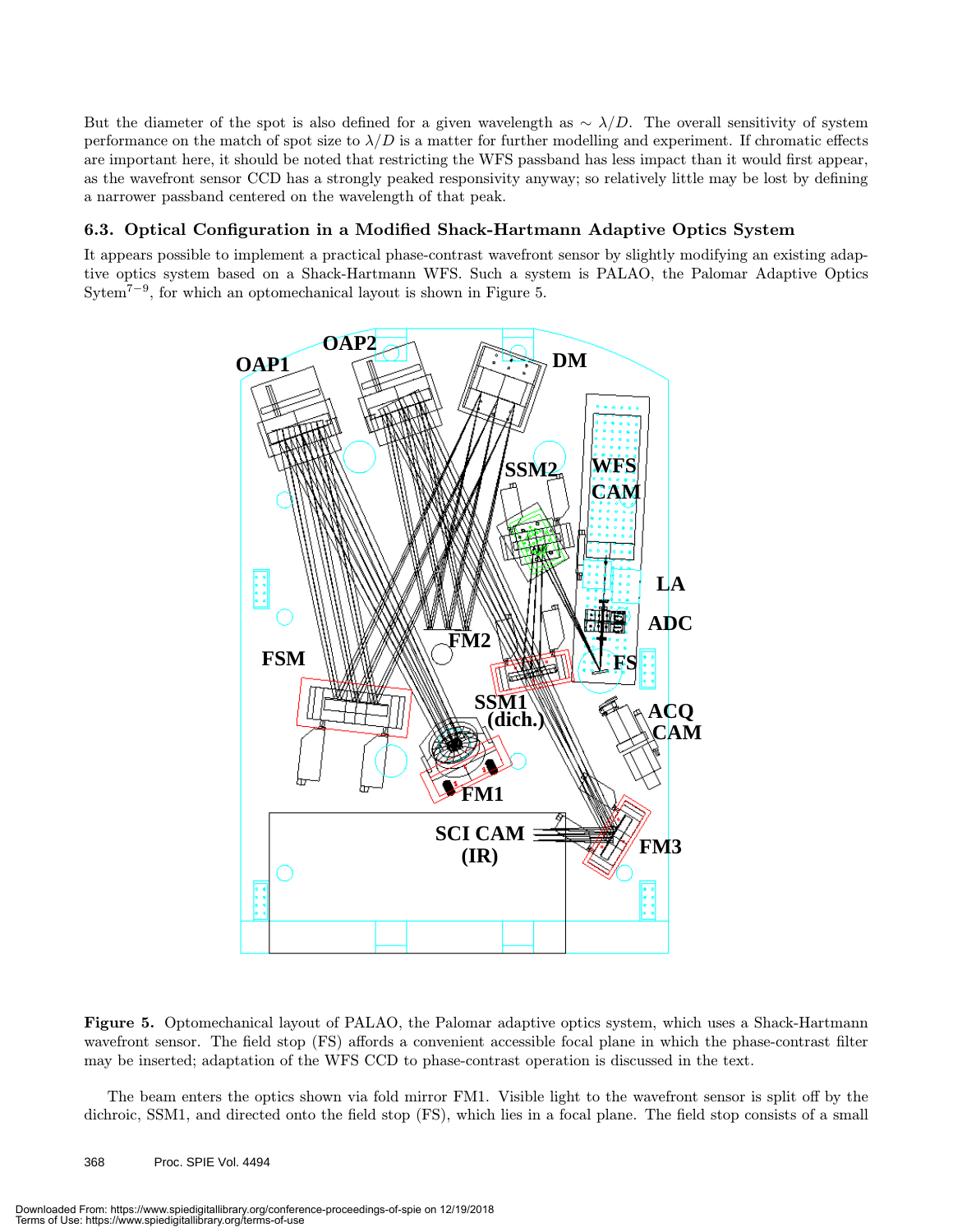$(4 \text{ arcsec} \times 4 \text{ arcsec})$  metallization on an otherwise transparent substrate. Light from the guide star is reflected by the metallization into the lenslet array (LA) and then into the CCD (labelled WFS CAM in Figure 5).

A convenient available focal plane for the insertion of the phase-contrast filter is the field stop, FS; a half-height  $(\pi/4)$  filter here is of course appropriate, as it will be traversed twice as the beam reflects into the wavefront sensor. In closed loop, the visible spot in the plane of the field stop is roughly diffraction-limited and stationary, as it enjoys the correction of the DM and the tip-tilt mirror (FSM). The non-normal incidence of the beam on the field stop gives it a slightly elliptical net footprint on reflection, and a tilted angle of passage that is not easily fitted to the deposited phase-contrast filter. This effect may be small enough in the current configuration that the phase-contrast benefits are still realized, and it might be possible in a future re-engineered optical layout to reduce the angle between incident and reflected beams at the field stop.

In normal Shack-Hartmann operation, the WFS spot size from an individual subaperture in PALAO is roughly the diffraction limit of a single subaperture, or the nominal seeing blur size; these should be about the same, depending on the seeing. Measured spot sizes are about 1.5 arcsec, and the optics of the WFS are arranged so that individual pixel sizes on the WFS CCD are also about 1.5 arcsec.

#### 6.4. Tuning the Overall Phase

With the phase-contrast WFS, the overall average value of absolute pupil phase is no longer ambiguous, as it is in most adaptive optics systems, particularly those directed by Shack-Hartmann wavefront sensors. If the absolute phase is at an inappropriately-chosen value, the on-axis photon count from each subaperture can be small or the sign of WFS intensity versus phase change could be incorrect, making adaptive control impossible. Luckily, this situation is easily remedied by adjusting the overall piston level of the deformable mirror to give adequate subaperture flux in the WFS.

Under normal operation, overall phase would be controlled via overall DM piston to give near-maximal photon flux on the correct part of the WFS intensity/phase control curve.. On startup (see §6.5), the subaperture flux would need to be checked immediately and the DM piston adjusted very quickly to avoid losing lock as control is switched from Shack-Hartmann to phase-contrast WFS. Since the stroke of PALAO's deformable mirror, about 8  $\mu$ m of wavefront, is many turns of visible-light phase, controlling the overall phase to stay near a phase-contrast peak or linear control region is straightforward.

#### 6.5. Startup of Phase-Contrast Control from Standard Shack-Hartmann

The similarity of the phase-contrast WFS optical layout to that of the Shack-Hartmann WFS now in common use suggests a simple startup and test mode in which the phase-contrast focal plane filter is swapped into operation in place of a Shack-Hartmann that has already achieved a lock. As well, the phase-contrast wavefront sensor traditionally assumes small phase variations, so some means of achieving a decent correction (putting a substantial amount of guide-star light into a diffraction-limited core) is required before it can be inserted in the adaptive optic control loop. Schemes for altering the transverse scale of the focal-plane filter at startup, as the quality of the lock improves, are also possible, but less convenient if an existing Shack-Hartmann system is at hand.

At startup, the phase-contrast spot would be positioned on the field stop a distance from the focussed beam equal to half the subaperture spot size or WFS CCD pixel diameter (∼ 0.75 arcsec) in both axes. At that distance, the phase-shifting spot would have no effect on the diffraction-limited guide-star image (FWHM ∼ 0.02 arcsec) on the field stop, and hence no effect on normal Shack-Hartmann operation. To engage the phase-contrast mode from an initial Shack-Harmann lock, the tip-tilt mirror (FSM) of the adaptive optics system would be abruptly commanded to move 0.75 arcsec in both axes, until the guide-star image on the field stop hit the phase-shifting spot; an immediate shift to a new control algorithm base based on the phase-shift WFS would also be made. The subaperture spots would all simultaneously shift to lie entirely within one pixel, rather than on a quad-cell four-pixel vertex.

#### 7. CONCLUSIONS

The discussion here is intended to present some practical considerations for implementing a phase-contrast wavefront sensor relatively easily, starting with an existing standard Shack-Hartmann configuration of the sort now in operation at Palomar Observatory. Such an implementation appears feasible with only modest modifications. More work remains to be done to quantify the possible performance boost that might be realized by coupling a phase-contrast WFS to a piston-type DM of the sort now in use, but general arguments are encouraging.